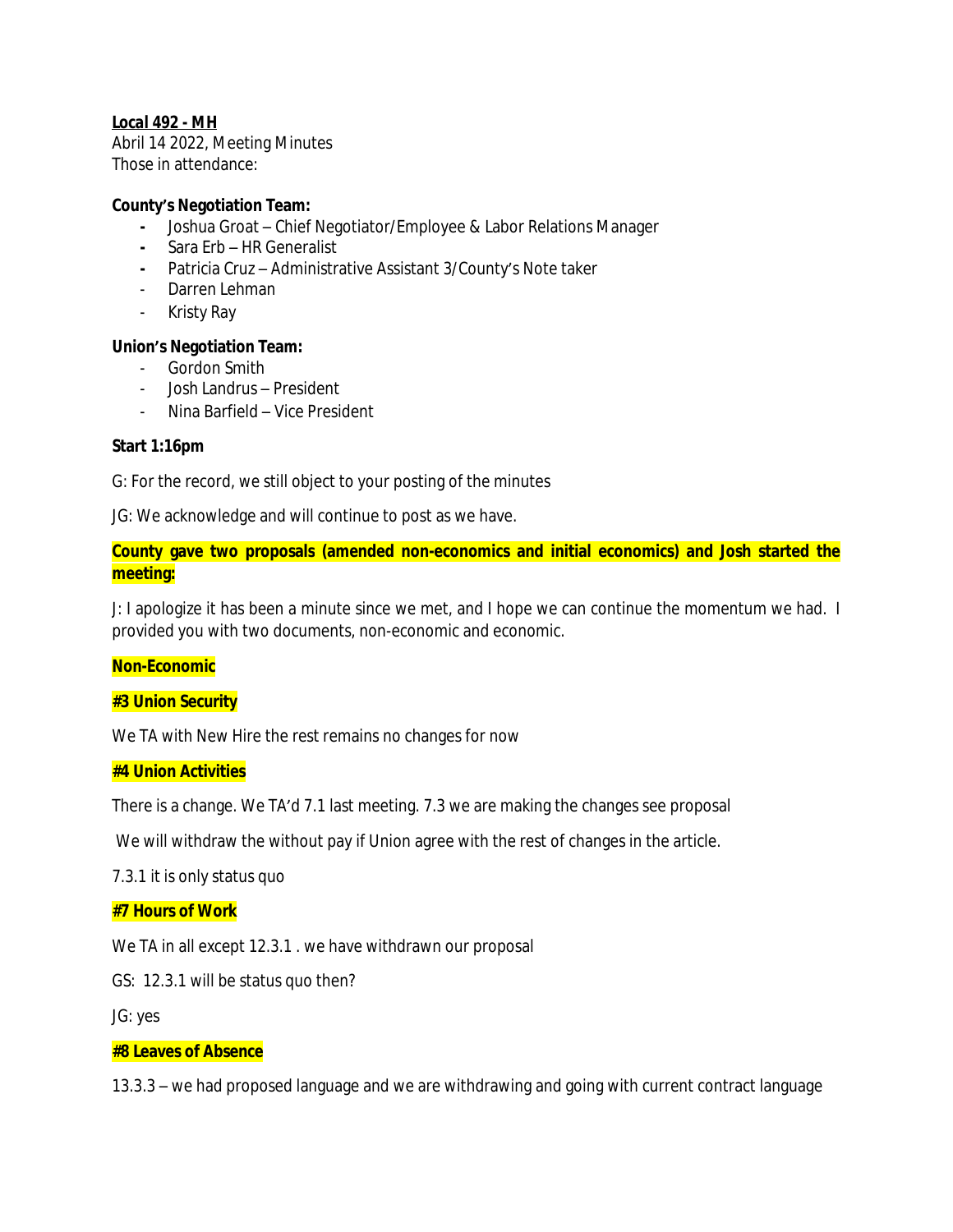13.5 Bereavement leave – we have moved it here, and we are not interested in changing who the 10 days cover

#### **#11 Grievance procedure**

We had TA, except for 14.6. change language of as soon as possible, we changed from 45 days to 180 days.

## **# 12 Layoff and recall**

one issue still open 19.2.3 – we had discussion last time about being recalled and revised the language based off of that discussion.

## **#13 General Provisions**

The only issues we recall being in disagreement was the uniform allowance and we have withdrawn our proposal to strike that.

## **#15 Lockout and Strikes**

No changes right now. And the clean ups will be in the end of the contract

And lag pay we will clean up and still open. we are working on the mitigation options.

Any questions?

## **Economic Proposal**

We took a look at your proposals, we know there are some differences but we are closer than it may appear

#### **#1 Holidays**

Juneteenth we agree to add as a fixed observed holiday, cleanup language regarding the day after Thanksgiving.

8.2 change nurse to employee, then added language for New Federal Holiday. I think you are asking for two floating holidays, to to match the 492 groups.

#### **#2 Insurance Benefits**

You guys proposed status quo for the life of the contract. We are proposing to explore to make some changes, we don't know if will happen. We haven't been able to explore. We want flexibility to make changes, not changes with huge on cost. We are proposing said that keep that out of pocket maximum and flexibility to look at making some minor changes in currently plan.

(Explanation how this could be)

You will see we cross out what was and add what we are proposing.

11.2.3 remove "cannot make reductions to level of benefits" in plan.

11.4 clean up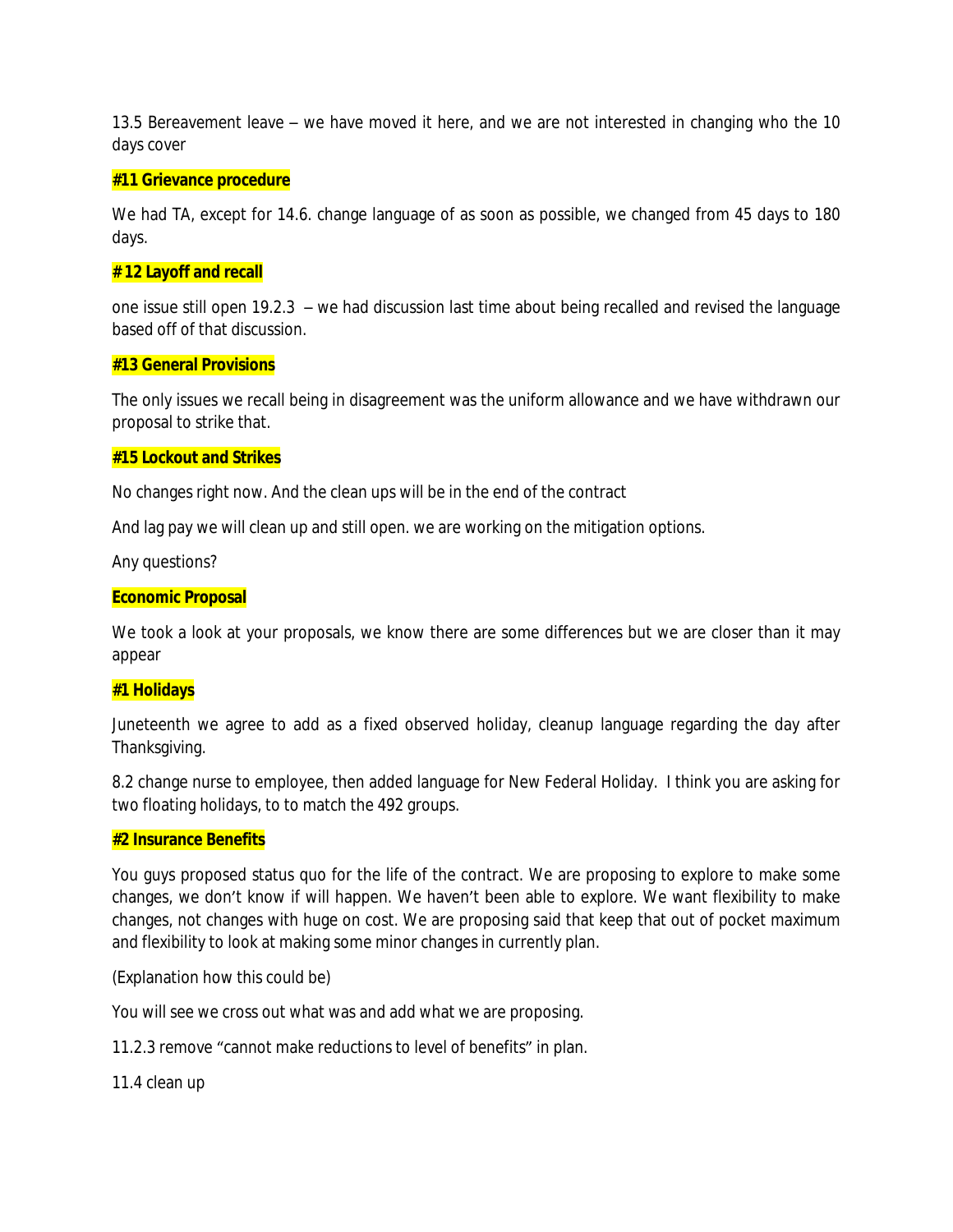11.8 and 11.9 are just 2 sections new that deal with WA leave act and Long Term Care

## **#3 Wages**

with this proposal we will implement the classification study, with a change place on the scale on the step closest to their current step. We know the scale was from 2021 place and then add 2%.

I know numbers have been big for inflation. The county is in the same place as all over the world. Inflation is so high is that we cannot keep up. Looking at the second part of the year and what could potentially happen during the life of this contract

#### **#3 Advance Step**

Clean up and can be done.

Second part of language – we do not think this language is necessary and can be removed

## **#4 Overtime**

Striking daily overtime, more a weekly overtime.

U: If want of us work 8h and work another half hour (will half flexible schedule).

J: We can talk about that on our caucus and bring better response.

#### **#5 Comp time**

More clarification. You guys currently have max 60 hours, raise to max 80 hours and you can cash out 40h current, increase to unlimited.

And please, read the 15.8.3 had call for. The only difference if you do not use will cash out directly.

## **#6 Step Increase Process**

A lot of this is old language and we are just simply language the current process.

U: you are saying there's no difference what have and what you are proposing?

J: In the same thing just simplify the language.

# **# 7 Methods of Payment**

#### **#8 Retention bonus**

You guys asked for every year. We proposed for 2 every years (status quo). And that is what we are a proposing.

#### **First Break**

**1:47**

#### **Reconvene 3:09**

Gordon asked for the list on TA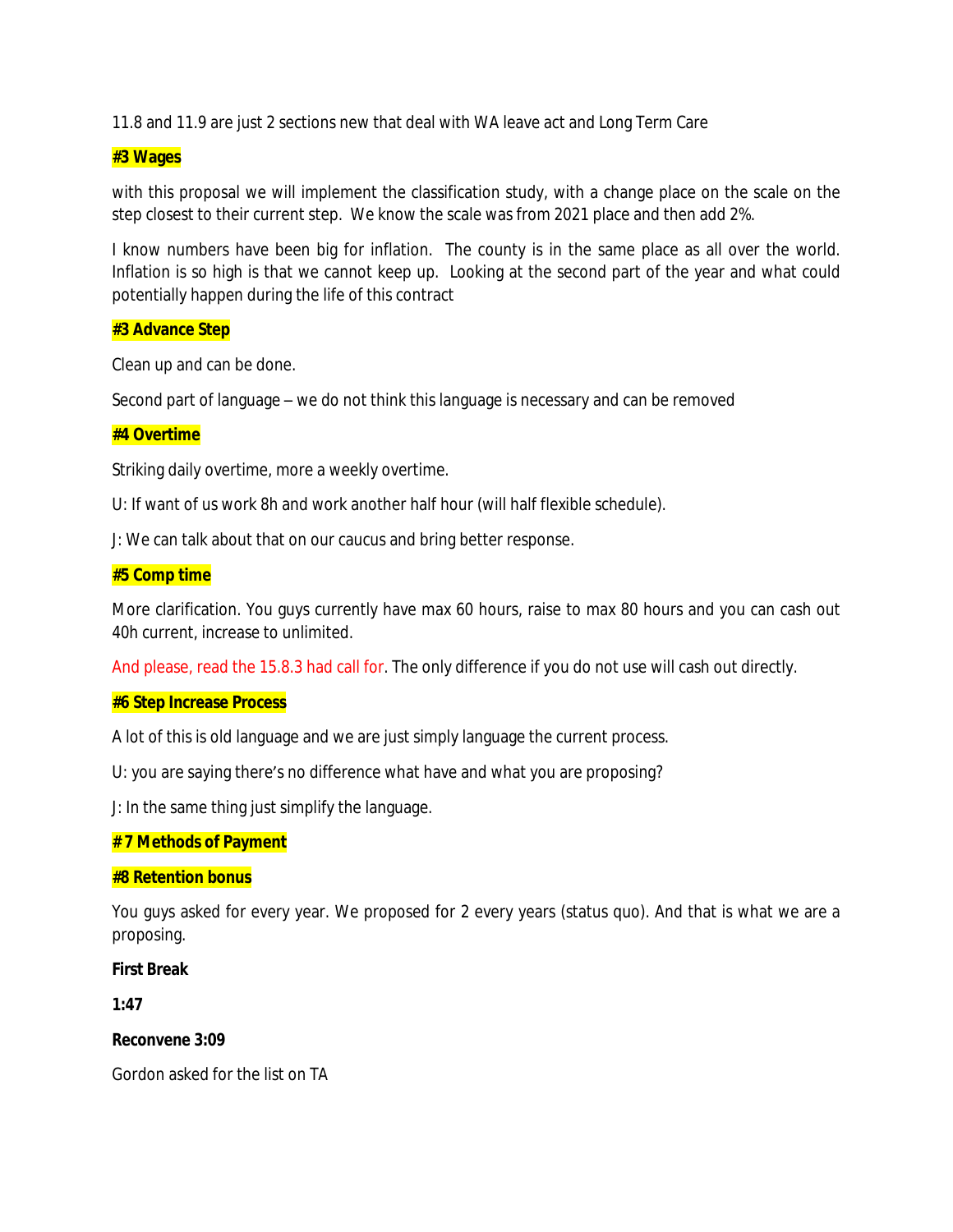## **Non Economic Proposal**

Union Security it is open for now. I just need get some advice before. transparency it is more of a council 2 issue than it is the groups

## **#4 Union activities**

We can agree to all the changes you have in addition without pay if you reconsider modify 7.3.1 from 1 to 2, we would like to have both president and vice attend.

## **#7 Hours of work**

12.2.1 TA, happy with 12.3.1 status quo

## **#8 Leaves of absence**

We are fine with modification in 13.1 and 13.2 status quo for the rest, in terms of 13.5 we are good, so we are withdrawing our number 8

## **#11 Grievance Procedure**

We are fine on all changes in article 18 include liability and gain 180.

# **#12 Layoff and Recall**

All changes fine including 19.3.2

## **#13 General Provisions**

We are fine.

## **#15 Lockouts and strikes**

I don't have packet today; you might consider status quo.

#### **#19 Lag pay**

Is open.

#### **Move on Economics**

Package a bit – counter

# **#1 Holidays**

We will be ok with all changes 8.1 and 8.2, if we can have two personal holidays, putting on par with CO's

#### **#2 Insurance Benefits**

Page 3 and 4 – still open.

11.4 its fine

11.8 and 9 we are ok as well.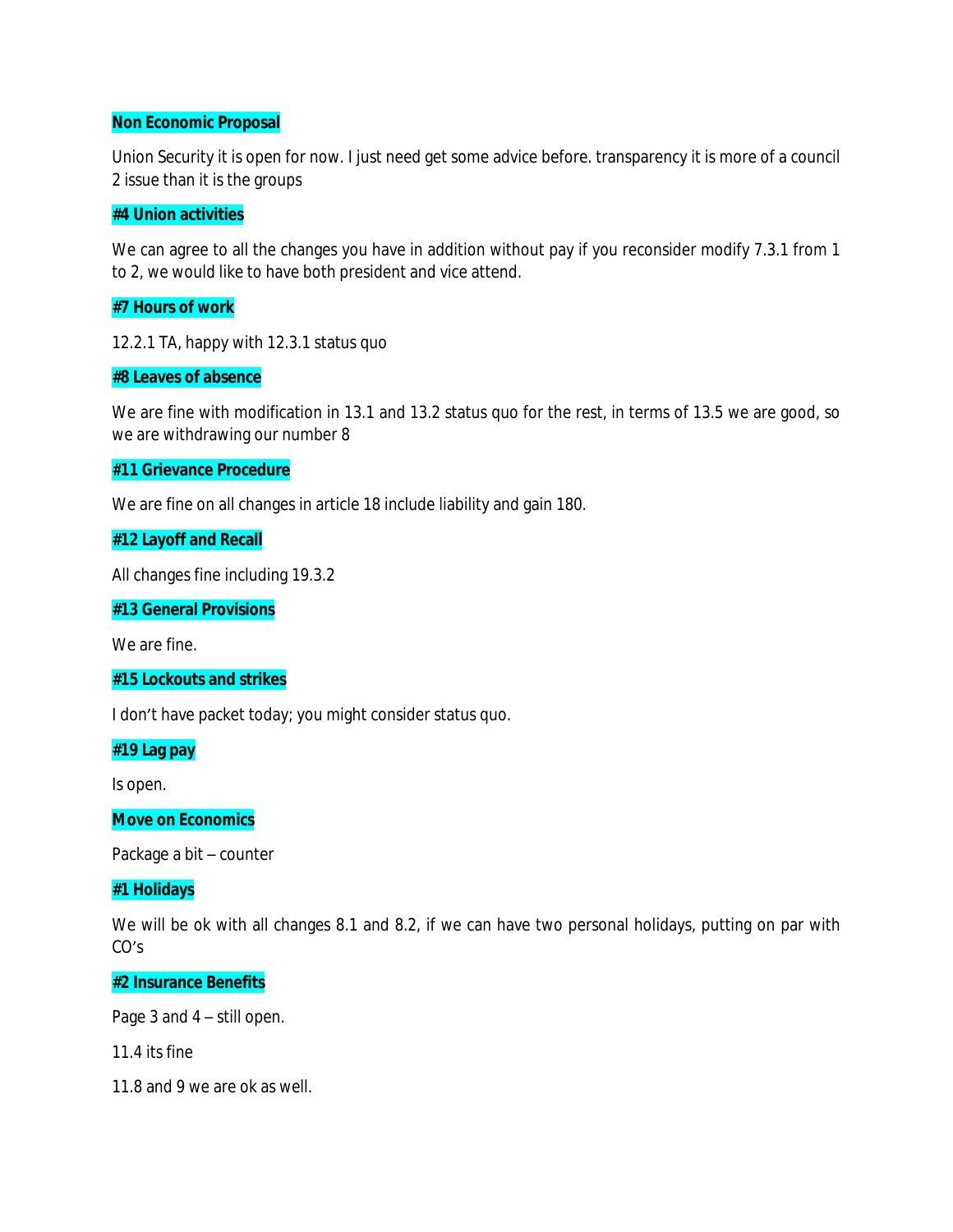# **#3 Wages**

Wages still open

15.3 - TA

# **#4 Overtime**

We still open for today

## **#5 Comp time**

language is a TA

## **#6 Step Increase**

Page 13 is fine.

Still thinking about 16.

JG: What it is a concern about the language on 15.10 pros and cons?

GS: Looking at new hires getting two steps, we do have language elsewhere about 5%

S: We have 6 months steps

\*Talk about the steps, percentage, etc\*

Page 14 – we are ok with

**#7 Methods of Payment**

we are ok

**#8 Retention Bonus**

And we need some thought on

# **And looking at Union proposal**

8 and 9 we are ok to withdrawn

Today we modify #12 COBRA by scratching dependents from Cobra.

And we are curious in terms of our #15, putting the FTO language back into the contract?

J: We do recognize the necessity of the Department we thought will be part of the package. We are not opposing of that. We have talked about this and thought it was going to be towards the end of the process.

# **Quickly stop – 3:20 (Gordon called them out)**

#### **Back to 3:21 –**

GS: We end for now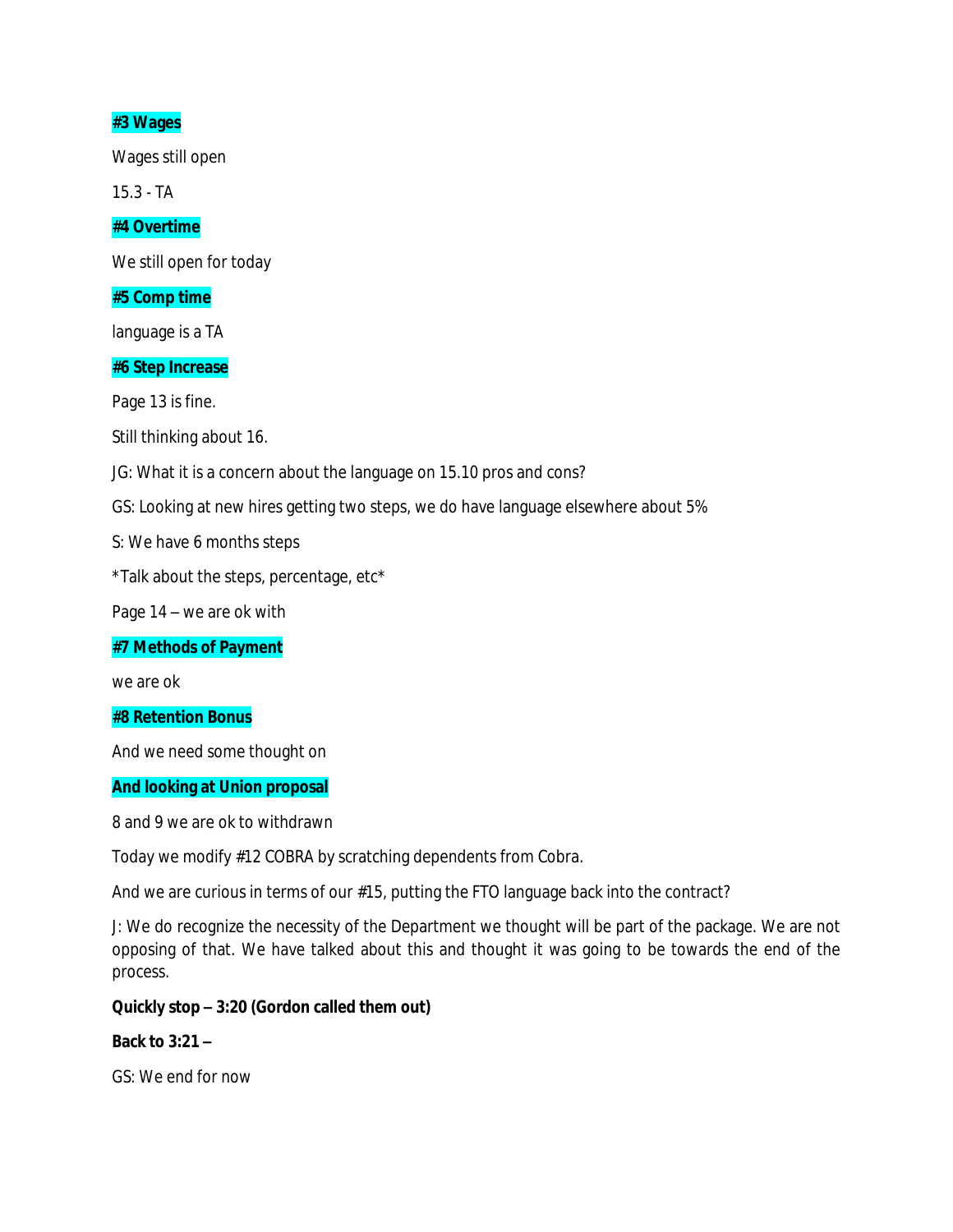JG: For number 7 – you guys are asking for 2 employee vs 1. The concern the affect on staffing. Would you be agreeable with added language that would state "if staffing allows for it"?. IF so we are in agreement with that.

GS: yes we can accept that.

JG: I will get that typed up.

JG: Lets step out a little minute and we will be back

# **Caucus 3:24**

# **Reconvene 3:35**

Josh start with Union proposals.

We do not have any official for you guys, this will be verbal.

Open #3 and #15 – County is going to withdraw both outside of TA'd language to 5.3

# **Economics:**

Lets have some discussions

Wage and Medical still open.

You guys are asking for wage study back to 07/01/2020, but the contract was closed and the Board has informed us that retro it is no go. No one has received it, even the arbitration groups.

Status quo on retentions bonus.

GS: in regards to the wage study, the county never seemed to not be willing to work with us back then unless it was done in an open environment.

J: I get it.

Service and enhancement pay and you guys said for those 10 years or more was in addition with longevity. So we are open but it is one or other. We just want to say we are willing to consider we are talking about.

VEBA/HRA – The County does not have a plan, there is one for the PTO plan employees but nothing for employees with vacation or sick leave and nothing that allows for employees to contribute.

Bereavement leave and Grievance Procedure you withdrew

Juneteenth will be add and we are looking at the additional holiday if we can put a package together which includes this.

Union proposals 10, 11, and 14 resolved one way or another

COBRA I appreciate that move off from benefits but still has the potential to be a huge expensive for the County. Because we are self-insured anyone who has a catastrophic claim during this period will have a major impact to the County's budget. Now we are not open to change